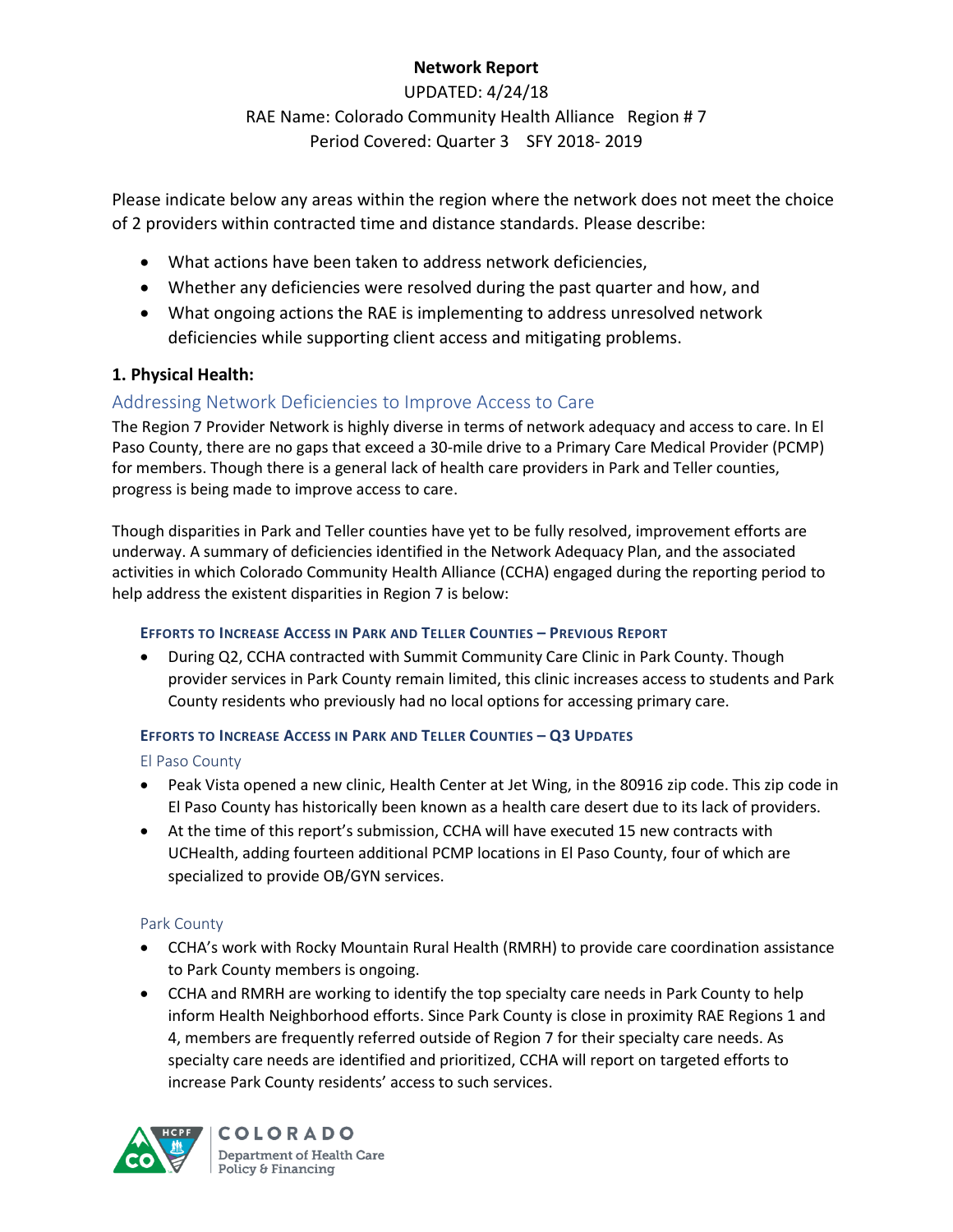*UPDATED: 3/29/18*

# **RAE Name:** CCHA **Region #:** 7 **Period Covered:** Q3 **SFY:** 2018-2019

- CCHA continues to support the Summit Community Care Clinic a SBHC in Fairplay. The clinic is providing primary care and behavioral health services to all school district students, district staff, and their families as follows:
	- o Primary care services are offered two days per week; and
	- o Dental hygiene services are offered once per week; and
	- $\circ$  Behavioral health services are available Monday through Friday during the school year and twice per week in the summer.
- The HealthONE clinic under construction in Fairplay experienced a setback, as the provider decided not to proceed with an agreement. The clinic is still under construction and plans are moving forward with the facility to be completed in Q4. HealthONE reposted the position, and leaders in Park County are continuing to interview potential candidates. CCHA featured the clinic during the March PIAC meeting to help get the word out regarding the open provider position. To help ensure the clinic is able to open once construction is complete, HealthONE is also considering options to employ an advance practice provider at the onset while the search for a physician continues.

### Teller County

- CCHA's work with Aspen Mine Center (AMC) to provide assistance to Teller County Members is ongoing.
- CCHA and AMC are working to identify the top specialty care needs in Teller County to help inform Health Neighborhood efforts.
- CCHA focused outreach efforts to providers in the Teller County area following news that Woodland Park Family Practice had unexpectedly closed its doors without notice on January 1. Efforts resulted in the following access options for displaced members:
	- $\circ$  CHPG Penrose Mountain Primary and Urgent Care clinic joined the Region 7 network and opened their Medicaid panels.
	- o Dr. Harris agreed to accept additional Medicaid members.
	- $\circ$  Some providers, though not actively seeking to expand Medicaid panels, agreed to see members who reach out to them for care.
- At the time of this report's submission, CCHA will have executed 15 new contracts with UCHealth, adding one additional PCMP location in Teller County.

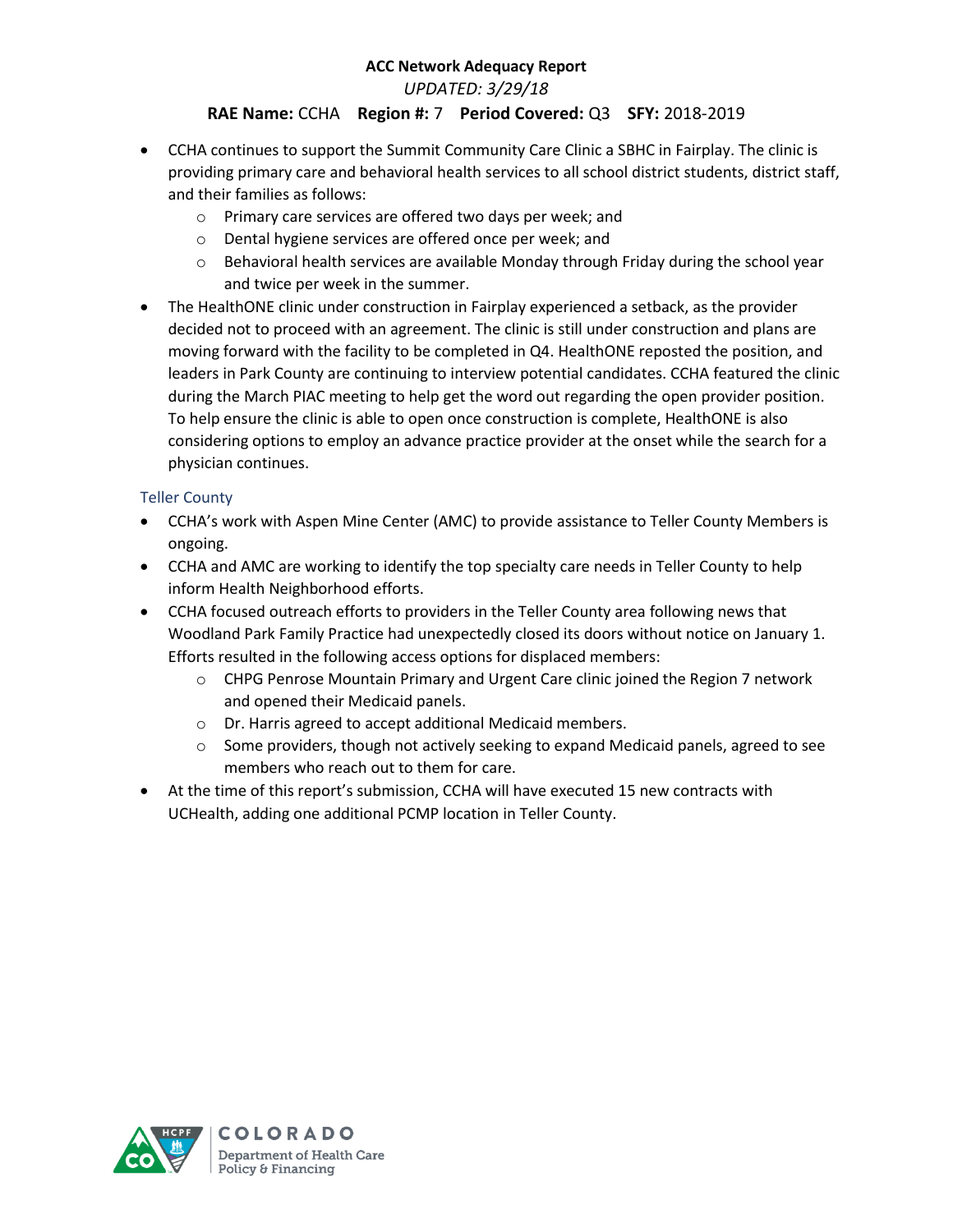*UPDATED: 3/29/18*

# **RAE Name:** CCHA **Region #:** 7 **Period Covered:** Q3 **SFY:** 2018-2019

# Network Development, Support and Improvement Activities

CCHA continued efforts to develop both the primary care and behavioral health network during the reporting period. Activities related to building a robust provider network include recruitment and contracting, as well as efforts to support the already-contracted network.

#### **PROVIDER RECRUITMENT AND CONTRACTING – PREVIOUS REPORT**

- CCHA completed five provider orientations in Region 7.
- In Region 7, one clinic left the network for the following reason:
	- o Clinic consolidation: Mountain View Medical Group, LLC closed the Advantage Family Medicine location. Providers and members were moved to MVMG at Advantage (formerly Audobon).
- CCHA contracted the following new providers during the reporting period:
	- o Scott Tushla, MD, LLC in El Paso County
	- o Summit Community Care Clinic in Park County

#### **PROVIDER RECRUITMENT AND CONTRACTING – Q3 UPDATES**

- Two clinics left the Region 7 network for the following reasons:
	- o Clinic closures:
		- Woodland Park Family Medicine, LLC
	- o Practice acquisition:
		- Value Care Health Clinic was acquired by Matthews-Vu Medical Group
- CCHA executed seven new contracts across two counties in Region 7, including:
	- o El Paso County:
		- **Matthews-Vu Medical Group, Rockrimmon**
		- **Matthews-Vu Medical Group, Southeast**
		- Peak Vista Community Health Centers Health Center at Jet Wing
		- Peak Vista Community Health Centers Developmental Disabilities Health Center
		- Peak Vista Community Health Centers Entrada School Based Health Center
		- Peak Vista Community Health Centers Falcon School Based Health Center
	- o Teller County:
		- **EXPC Penrose Mountain Primary and Urgent Care**

#### **NETWORK SUPPORT AND IMPROVEMENT – PREVIOUS REPORT**

CCHA continued monitoring attribution and working with practices and HCPF to resolve attribution issues.

- With HCPF's assistance and drive to resolve remaining issues causing excessive enrollments and/or incorrect member assignment, CCHA identified providers with high priority issues, including excessively high/low enrollments, which resulted in the following activities toward resolution:
	- o Panel analysis for 14 provider groups completed;
	- o Missing member analysis for one provider group completed;
	- o Panel analysis and call with HCPF and RAE(s) for 10 provider groups;

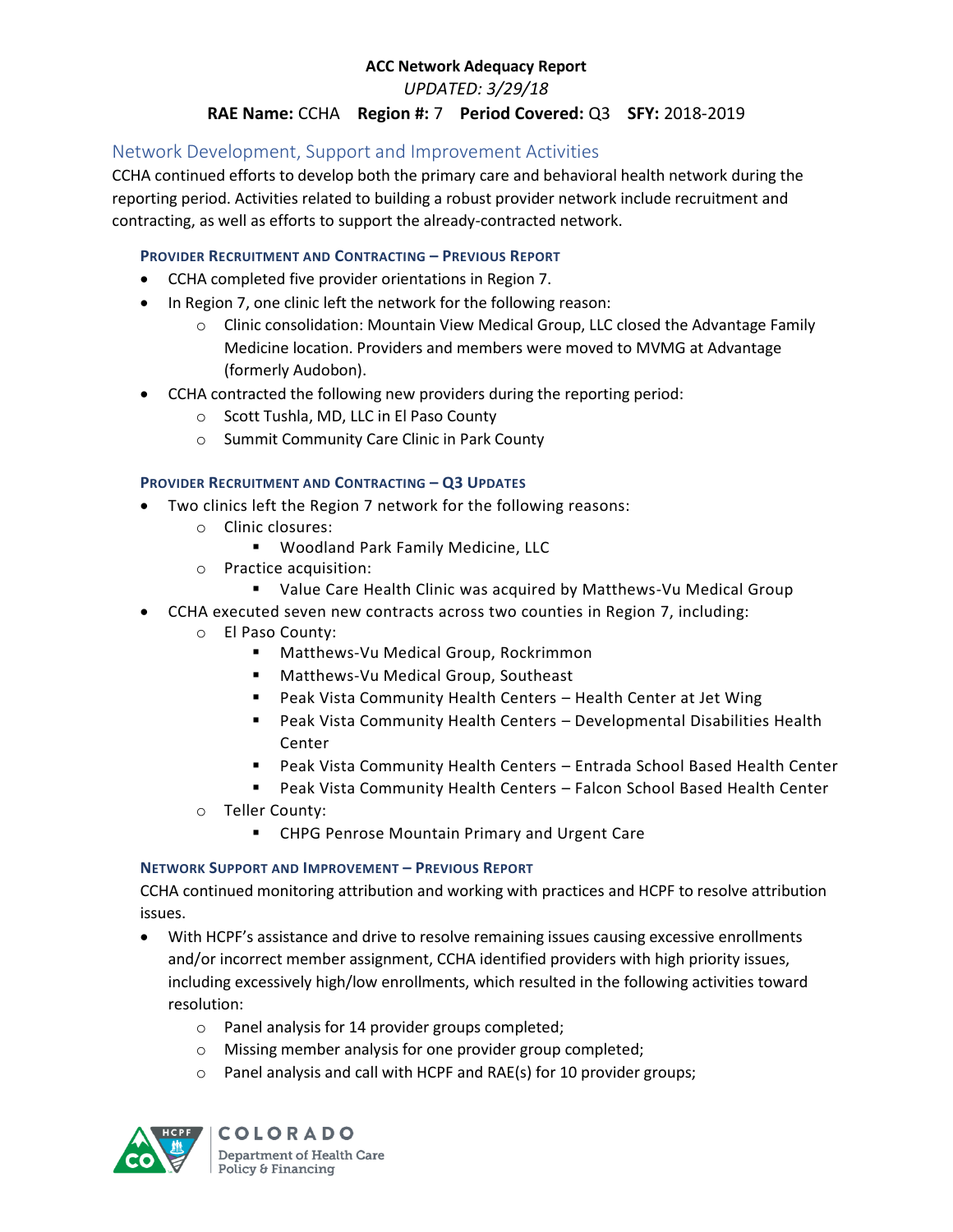*UPDATED: 3/29/18*

## **RAE Name:** CCHA **Region #:** 7 **Period Covered:** Q3 **SFY:** 2018-2019

- $\circ$  One provider group requested removal of geographic attribution due to exceeded enrollment limits; and
- $\circ$  Two adult-only provider groups requested re-assignment of pediatric members.
- CCHA opted to delay implementing its tiered payment methodology during Q2, since the provider network was already receiving lower than normal payments, due to a defect in interchange, which caused major per member per month (PMPM) recoupments. CCHA's new payment methodology is anticipated to begin with the distribution of January 2019 PMPM payments.

#### **NETWORK SUPPORT AND IMPROVEMENT – Q3 UPDATES**

 In January 2019, CCHA implemented its tiered payment methodology where PCMPs are paid an administrative PMPM of \$3 for a verified member and \$1 for an unverified member. If CCHA is able to identify a relationship between the assigned provider and the member, validated by a claim within the previous 24 months, then the member is considered verified, resulting in a \$3 PMPM. The goal of this payment methodology is to incentivize PCMPs to establish a relationship with members and initiate well visits. Additionally, CCHA recently developed an "unverified member list" that PCMPs will be able to use for targeted outreach. The unverified member list includes member birthdate, Medicaid ID, phone number, and address.

# Health Neighborhood & Community – Q3 Highlights

CCHA believes an engaged, educated, and connected health neighborhood and community effectively engages its members and better supports the work of the provider network. For this reason, CCHA held and attended numerous community meetings to help build knowledge and improve coordination among the RAE and local service providers as well as help connect members to their medical home. Below are a few highlights of some of the Health Neighborhood and Community activities during this reporting period. A more comprehensive report of these activities will be reported in the Health Neighborhood and Community deliverable.

 CCHA recently hosted region-specific town hall meetings for both physical and behavioral health providers. As part of the agenda, David Ervin of The Resource Exchange (Community Centered Board) delivered "Cultural Competence in Healthcare: Patients with Intellectual & Developmental Disabilities" training to all attendees, which also offered an opportunity for providers to receive continuing medical education credits. The Region 7 meeting had over 75 providers in attendance. To date, CCHA has had over 300 providers attend town hall meetings across Regions 6 and 7.

# Monitoring Network Adequacy

In addition to time and distance standards, member access to care is monitored and tracked through providers' timeliness of care, after-hours availability, and accessibility. CCHA's practice support efforts help ensure providers can accommodate appointments for more urgent or acute care needs using the 3<sup>rd</sup> Next Available Appointment<sup>1</sup> methodology. In higher-volume practices, same-day and acute care is

<sup>&</sup>lt;sup>1</sup> Third Next Available Appointment is the average length of time in days between the day a patient makes a request for an appointment with a physician and the third available appointment for a new patient physical, routine exam, or return visit



 $\overline{a}$ 

**COLORADO**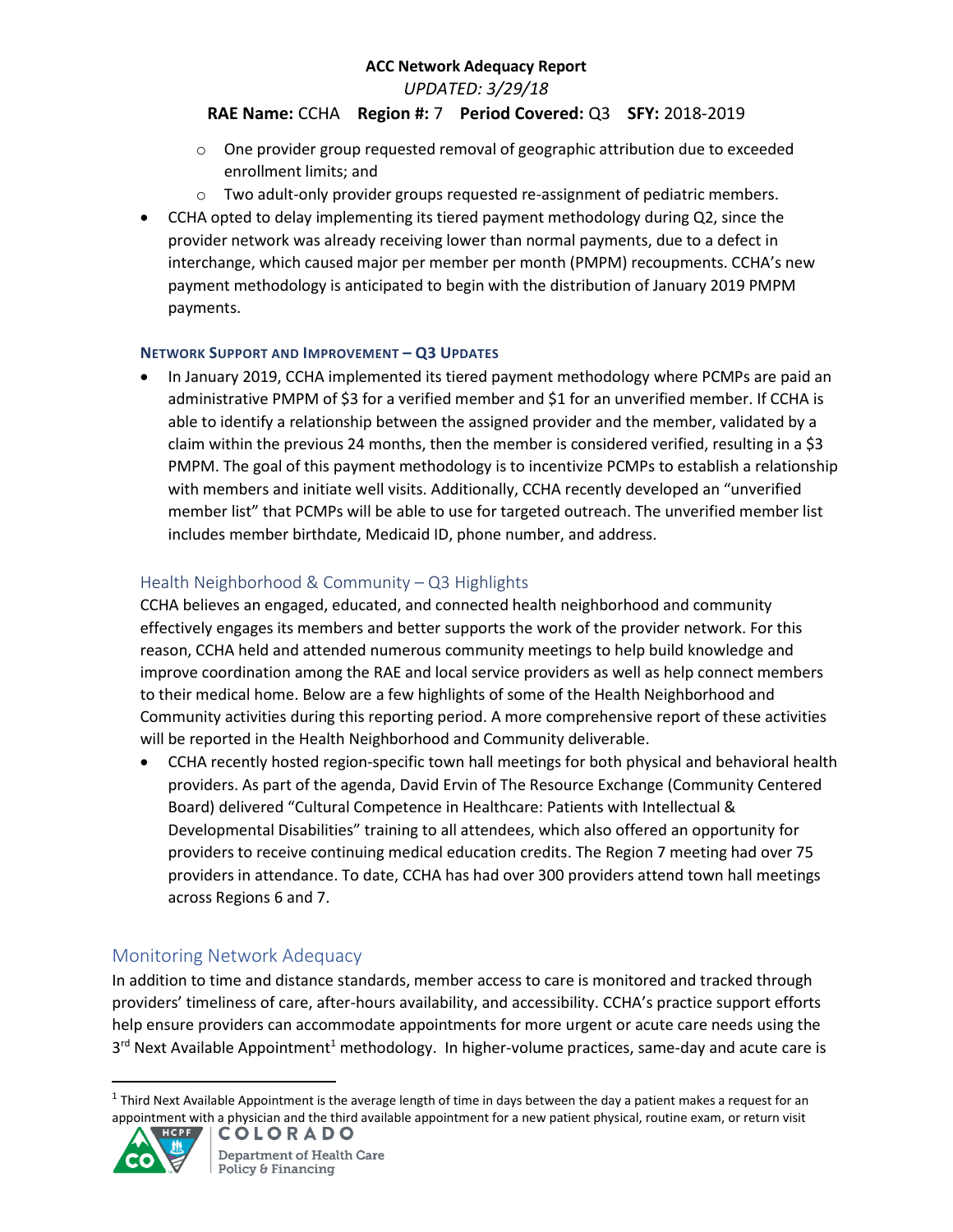# **ACC Network Adequacy Report**  *UPDATED: 3/29/18*

# **RAE Name:** CCHA **Region #:** 7 **Period Covered:** Q3 **SFY:** 2018-2019

often provided by dedicated mid-level practitioners staffed within the practice. Additionally, many of the CCHA-contracted practices offer both weekend and evening hours, extending to 7pm and weekends. To educate providers on these standards, CCHA hosts an orientation for newly contracted providers. This orientation also serves as a forum to educate providers on various level of support CCHA provides, such as member educational materials indicating where and when to access care.

Members can find a provider, and general information about providers' accommodations using the Find a Provider tool on CCHA's website. Though PCMP hours are not posted on the website due the frequency of updated hours, members can connect with CCHA Member Support Specialists for assistance with selecting a provider that offers extended hours and information about alternative options for urgent needs.

## **PRACTICE ACCESSIBILITY – PREVIOUS REPORT**

CCHA recognizes that practice accessibility is an important component of person-centered care. As such, CCHA continued activities to monitor access for special populations and better evaluate accessibility among practices in the Region 7 network, which included the following activities:

- CCHA met jointly with the Center for People with Disabilities (CPWD) and The Independence Center (TIC) to discuss opportunities for collaboration and ways to improve care provided to members with disabilities across Regions 6 and 7. As for next steps, CCHA is planning training sessions, hosted by CPWD and TIC, to ensure CCHA's Member Services and Practice Transformation staff are trained on disability rights and disability etiquette. The regional training sessions will be held in Q3.
	- o The training description provided by CPWD is as follows:
		- The purpose of the 90-minute training will be to introduce the CCHA team to CPWD and the many services we provide. As part of this training, CPWD staff will introduce the IL philosophy, Disability Rights history, ADA basics, and basic Disability Etiquette that has its roots in IL philosophy and Disabilities Rights. CCHA staff will come away with a clear understanding of CPWD, Centers for Independent Living (CILs), appropriate language, greater awareness of Disability Rights and Disability Etiquette, and a framework for Disability Etiquette workshops that can be offered to medical providers.

#### **PRACTICE ACCESSIBILITY – Q3 UPDATES**

• In January 2019, CPWD hosted CCHA practice transformation and member support staff for an ADA training and collaboration meeting. A second training will be held for CCHA staff, *Creating Disability-Friendly Healthcare*, in April 2019 at The Independence Center.

exam. The "third next available" appointment is used rather than the "next available" appointment since it is a more sensitive reflection of true appointment availability. For example, an appointment may be open at the time of a request because of a cancellation or other unexpected event. Using the "third next available" appointment eliminates these chance occurrences from the measure of availability. Reference[: Institute for Healthcare Improvement.](http://www.ihi.org/resources/Pages/Measures/ThirdNextAvailableAppointment.aspx) CCHA also has an internal policy on use of this methodology.



 $\overline{a}$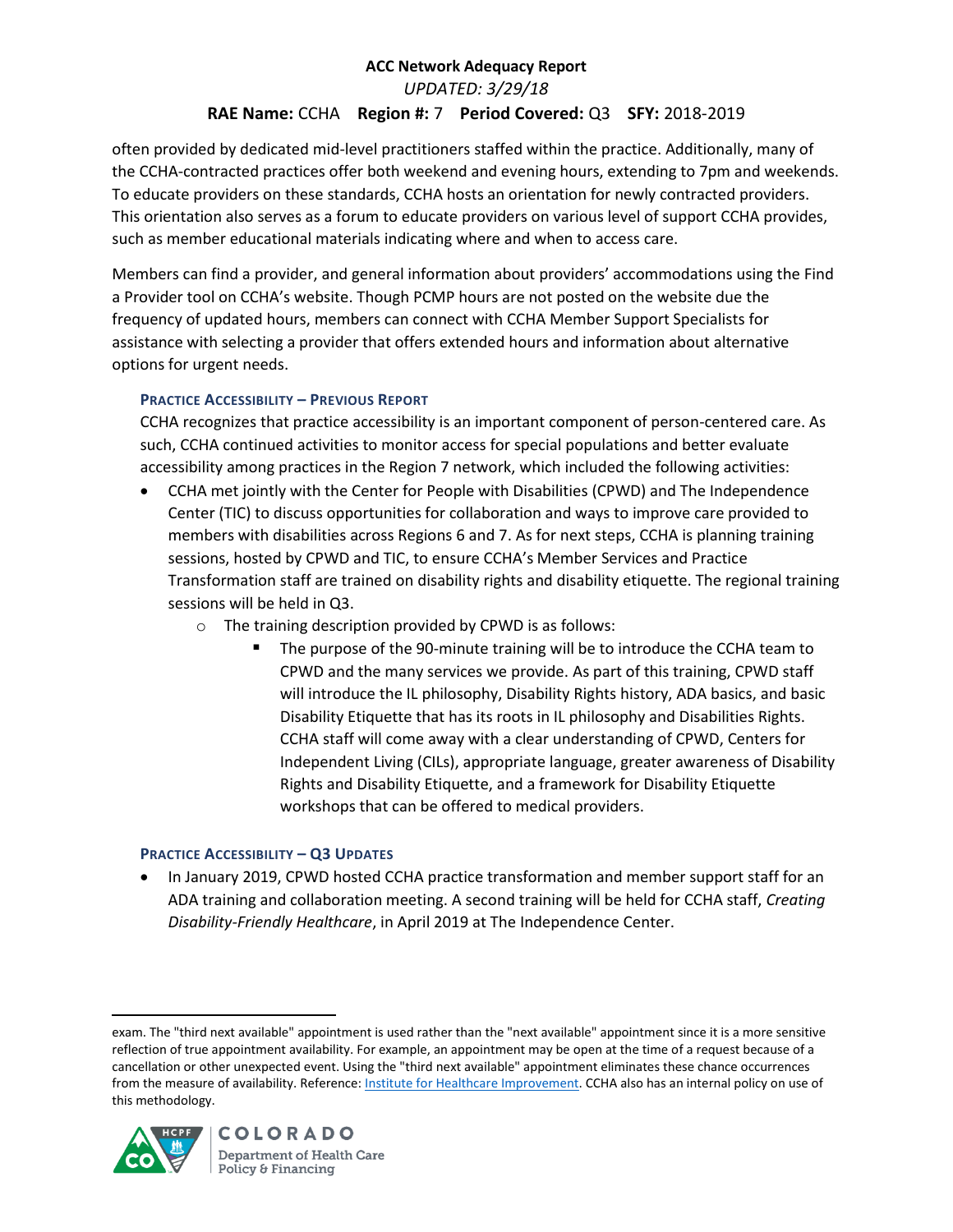*UPDATED: 3/29/18*

# **RAE Name:** CCHA **Region #:** 7 **Period Covered:** Q3 **SFY:** 2018-2019

- CCHA stared the process of updating information regarding existing providers' accommodations. The initial work included a listing of network providers with hi-low exam tables, wheelchair scales, and Hoyer type lifts. That list was shared with our member support team to better assist members who use this equipment locate a provider.
- In an effort to better assess the ADA accessibility of contracted practices, CCHA has been revising the physical and behavioral health practice applications. Revisions to the applications will help inform CCHA of providers' specific accommodations that enhance accessibility at each practice location, including:
	- o Near mass transit
	- o High-low exam table
	- o Wheelchair ramps
	- o Accessible parking
	- o Wheelchair scale
	- o Hoyer-type lift
	- o Listening loops
	- o Automatic door
	- o Written policy on chemical/scent free
	- o Written policy on service dogs
	- o Low-vision aids/braille signs
	- o ADA compliant bathroom
	- $\circ$  Other: (open text-field for providers to report any additional accommodations)
- In response to a request for assistance from The Independence Center, CCHA is participating in a workgroup to improve processes for obtaining signed orders from PCMPs for Long Term Services and Supports. The workgroup has representation from local home health providers, The Independence Center, and CCHA's practice transformation coaches, provider relations team, and community liaison.
- In addition to providing cultural competency training to providers during the March 2019 town hall meeting, providers have access to CCHA's *[Caring for Diverse Populations](https://www.cchacares.com/media/1266/caring-for-diverse-populations-toolkit.pdf)* toolkit from the Provider Resources & Training page on the CCHA website. The toolkit offers physician and health care professional's resources for delivering effective and compassionate care.

## **APPOINTMENT AVAILABILITY – PREVIOUS REPORT<sup>2</sup>**

A summary of the percentage of providers accepting new members and those offering after-hours appointment availability is below:

- 79.7% of PCMPs are accepting new Medicaid Members
- 99.9% of behavioral health providers are accepting new Medicaid Members
- 38.0% of PCMPs are offering after-hours appointment availability to Medicaid Members

 $<sup>2</sup>$  Decreases in appointment availability among PCMPs corresponds with the PCMPs that left the network during Q2. Changes in</sup> appointment availability among behavioral health providers are the result of CCHA's efforts to both refine the reporting methodology and load previously contracted providers into the data warehouse. As such, the decreases in appointment availability from Q1 to Q2 among behavioral health providers correlates with improvements to the dataset.



 $\overline{a}$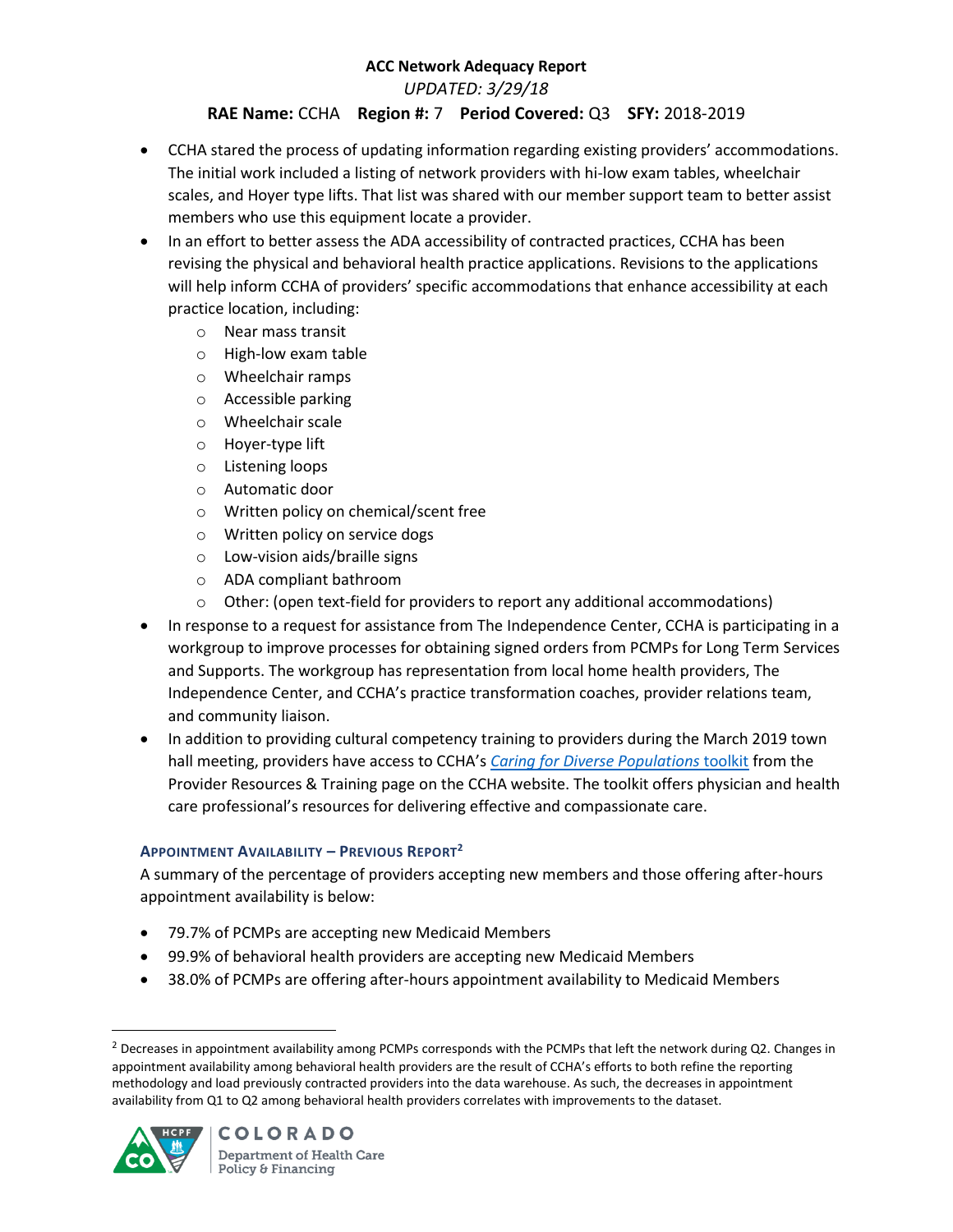*UPDATED: 3/29/18*

# **RAE Name:** CCHA **Region #:** 7 **Period Covered:** Q3 **SFY:** 2018-2019

 38.5% of behavioral health providers are offering after-hours appointment availability to Medicaid Members

#### **APPOINTMENT AVAILABILITY – Q3 UPDATES**

- 82.1% of PCMPs are accepting new Medicaid Members
- 99.9% of behavioral health providers are accepting new Medicaid Members
- 39.3% of PCMPs are offering after-hours appointment availability to Medicaid Members
- 35.9% of behavioral health providers are offering after-hours appointment availability to Medicaid Members

## **2. Behavioral Health**

# Addressing Network Deficiencies to Improve Access to Care

CCHA adopts an integrated approach to care, so most activities indicated in the physical health section are applicable to the behavioral health network as well. CCHA continues to expand the behavioral health network in Region 7 and statewide through an open network to ensure access to integrated primary and behavioral health care. Efforts to develop a robust behavioral health network are aimed to span all levels of care, including hospital systems with facility access, all Community Mental Health Centers (CMHCs), and Federal Qualified Health Centers across Colorado. CCHA will continue to be responsive to network needs and review all new provider contracting requests.

CCHA is addressing access deficiencies by creating an open behavioral health network and contracting behavioral health providers who meet credentialing standards. The previous Behavioral Health Organization's network was closed to new providers, so operating with an open network has garnered interest from behavioral health providers to join our network and offers the potential to significantly improve access to mental health services, particularly to members who reside in rural zip codes that exist in Region 7 counties. Further, CCHA is contracting statewide with CMHCs and other behavioral health providers to improve access for members who travel to other parts of the state, or who find it more feasible to see a provider that isn't located in the region.

#### **ADDRESSING NETWORK DEFICIENCIES TO IMPROVE ACCESS TO CARE – PREVIOUS REPORT**

Park and Teller counties house the rural areas in Region 7. In addition to the CMHC, AspenPointe, Park County has 11 professional providers that offer Adult and Pediatric Mental Health Services. While there are currently no hospitals, psychiatric providers, psychiatric prescribers, or substance abuse providers in Park County, there are hospitals in all of the bordering counties except for one, and a Child Psychiatrist, Psychiatrist, and Psychiatric Prescriber in Teller County. Teller County has 22 providers that offer Adult Mental Health, Pediatric Mental Health, Child Psychiatrist, Psychiatrist, and Psychiatric Prescriber. For hospital services and substance abuse services, members seek care in surrounding counties.

- CCHA is currently evaluating opportunities to support the expansion of existing telehealth programs within the CMHCs and hospitals, including how to educate providers on the benefits integrating telehealth into their practices.
- Efforts to improve access to SUD services in Park County are as follows:
	- $\circ$  CCHA is working with AspenPointe to enhance their addiction counselors' office hours.

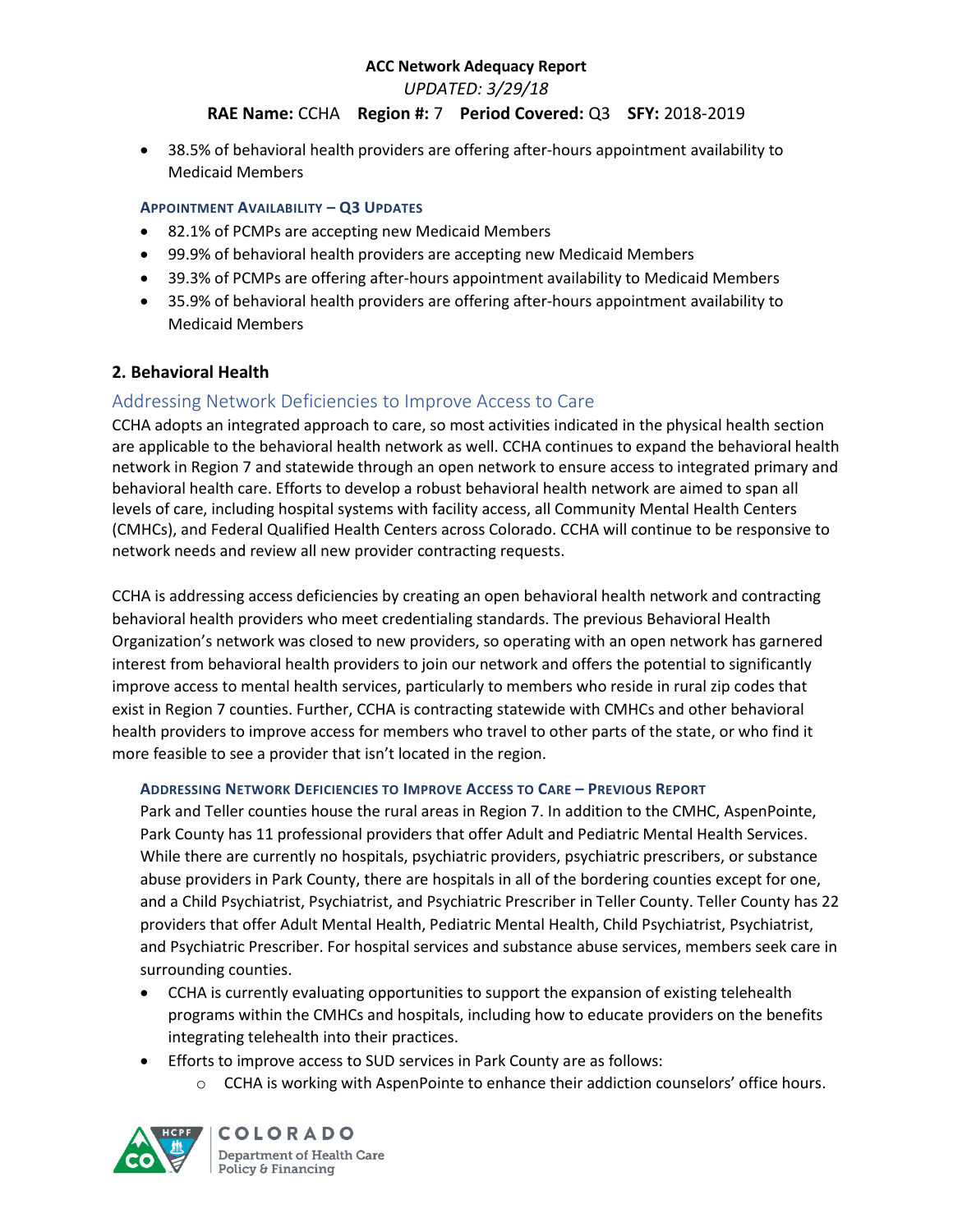*UPDATED: 3/29/18*

# **RAE Name:** CCHA **Region #:** 7 **Period Covered:** Q3 **SFY:** 2018-2019

- o Targeted outreach to a local, independent Substance Abuse therapist to join the network.
- CCHA continues to monitor psychiatrist and psychiatric prescriber deficiencies that exist in Park County. CCHA is working with AspenPointe to expand access for adult and pediatric members.
- Park County is lacking of a hospital; however, CCHA is contracted with hospitals in surrounding Jefferson and Summit counties that serve Park County members.

### **ADDRESSING NETWORK DEFICIENCIES TO IMPROVE ACCESS TO CARE – Q3 UPDATES**

- CCHA identified and attempted contact with four practitioners in Park County who offer services for substance abuse and/or addiction issues. Although recruitment efforts did not result in additional access to SUD services in Park County, as summarized below, CCHA plans to pursue contact with these independent providers to improve access:
	- $\circ$  One practitioner indicated focus on patients with commercial coverage at this time. However, the practitioner may expand practice and will re-consider contracting with Medicaid/CCHA at that time.
	- o Two practitioners have been unresponsive to outreach. CCHA will continue to follow up and pursue contracts with these providers.
	- $\circ$  One practitioner has a contract with CCHA, but the service listing does not indicate addiction issues. CCHA is following up with this provider to understand and reconcile the practitioner's service listing with that of the Park County resource list.

## **NETWORK DEVELOPMENT, SUPPORT, AND IMPROVEMENT ACTIVITIES – PREVIOUS REPORT**

- CCHA is contracted with UCHealth hospitals in Region 7, including:
	- o Memorial Health System El Paso
	- o Pikes Peak Regional Hospital in Teller County
- CCHA finalized contracts with three additional CMHCs and is now contracted with 16 of 17 CMHCs statewide.
- During the second quarter, CCHA was dedicated to more proactive provider communication and working through behavioral health credentialing and contracting issues. An update on these efforts is as follows:
	- $\circ$  CCHA reviewed the credentialing files weekly to prioritize the workflow, starting with providers who have reached or are near reaching 100 days in workflow. Network managers reached out to providers to discuss delays in credentialing and actions required to complete the process. CCHA currently has five providers that are over 100 days in the credentialing process.
	- $\circ$  CCHA also worked through contracting challenges in the second quarter. Following an influx of contracts in the first quarter, CCHA took steps to address the backlog of executed contracts that were not yet loaded in the system to accurately indicate providers' contracted status. This work is reflected in this reports' behavioral health provider tables, which accounts for the fluctuation in provider numbers and appointment access indicators from Q1 to Q2. As such, the Q2 report more accurately represents the behavioral health provider network.

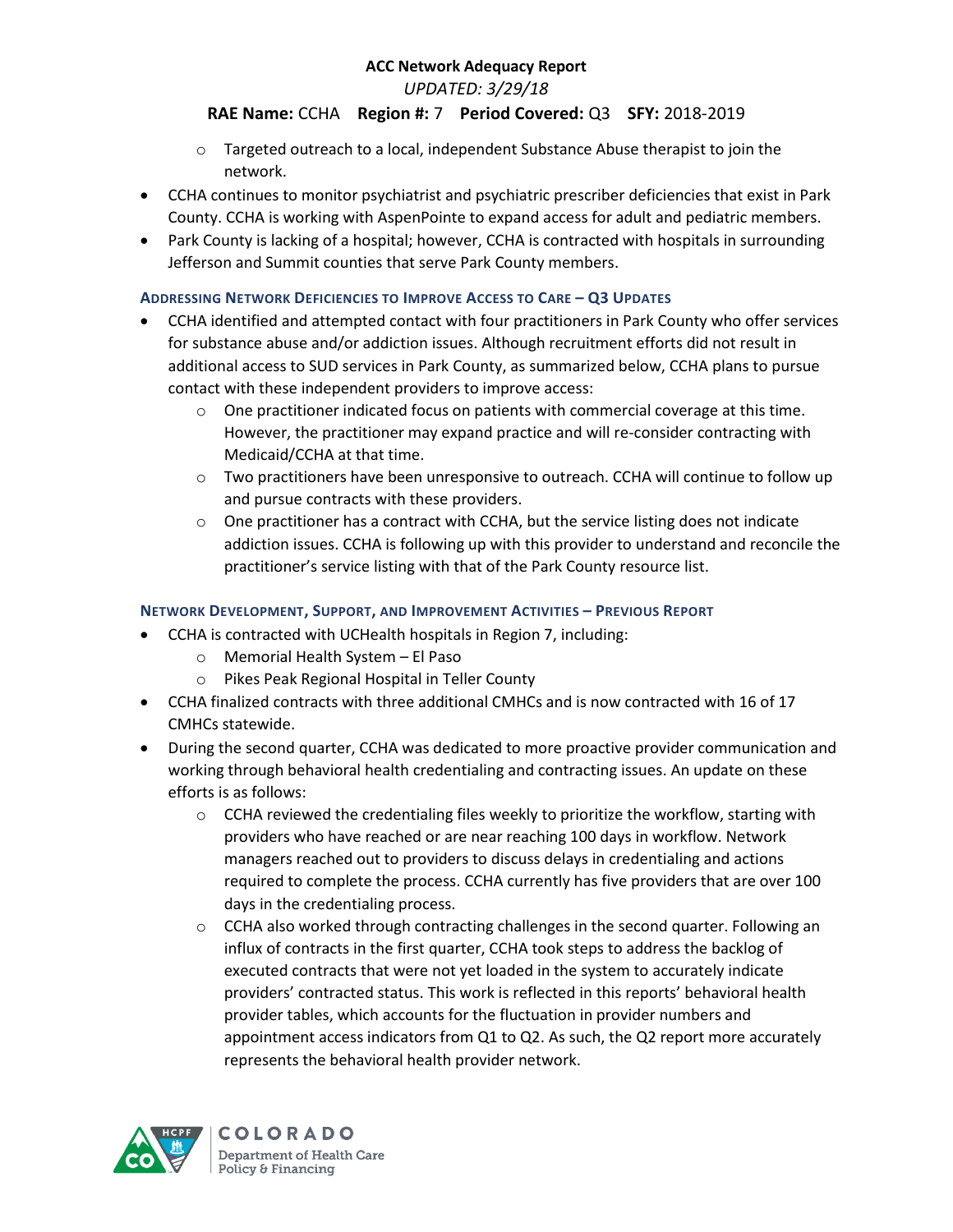*UPDATED: 3/29/18*

# **RAE Name:** CCHA **Region #:** 7 **Period Covered:** Q3 **SFY:** 2018-2019

- o Below is the current status of the contracting queue for Region 7:
	- Contracts distributed: 7
	- **EXECONTRACTS** Signed and returned for processing: 15
	- **EXECONTRELIST CONTREX 121 CONTREX 121 CONTREX 121 CONTREX 121 CONTREX 121 CONTREX 121 CONTREX 121 CONTREX 121 CONTREX 121 CONTREX 121 CONTREX 121 CONTREX 121 CONTRE**
- CCHA addressed the issue of claims denials due to NCCI edits. The NCCI edits have been removed from the claims system, and claims that were previously denied are currently being reprocessed.
- CCHA opted to waive the timely filing and authorization requirements through the end of March 2019. This was communicated to behavioral health providers in the open mic sessions and email bulletins. Claims previously denied for timely filing and authorization requirements are being reprocessed.

### **NETWORK DEVELOPMENT, SUPPORT, AND IMPROVEMENT ACTIVITIES – Q3 UPDATES**

- CCHA continues to work with the IMD facilities to develop a payment solution that is both configurable in the system and compliant with State guidelines. The rates are being negotiated with the IMD facilities and an update will be provided to HCPF by 4/30/19.
- CCHA has one outstanding CMHC not yet contracted with Midwestern MHC. Midwestern MHC has indicated they will reach out when they are ready to move forward on contracting with CCHA.
- During the third quarter, CCHA continued efforts to proactively communicate with providers and work through behavioral health credentialing and contracting issues. An update on these efforts is as follows:
	- $\circ$  CCHA continues to monitor the credentialing process, and the average number of days in workflow currently has a turnaround time of 26 days.
	- o Providers added to the Region 7 network during the third quarter:
		- **El Paso County:** 
			- 25 adult mental health providers
			- 24 pediatric mental health providers
			- 3 psychiatric prescribers
			- 2 psychiatrist/physicians
		- **•** Other counties (outside of Region 7):
			- 3 acute care hospitals
			- 207 adult mental health providers
			- 1 child psychiatrist
			- 207 pediatric mental health providers
			- 18 psychiatric prescribers
			- 15 psychiatrist/physicians
			- 43 other providers, not categorized as an adult mental health provider, pediatric mental health provider, substance use provider, psychiatrist, child psychiatrist, or psychiatric prescriber

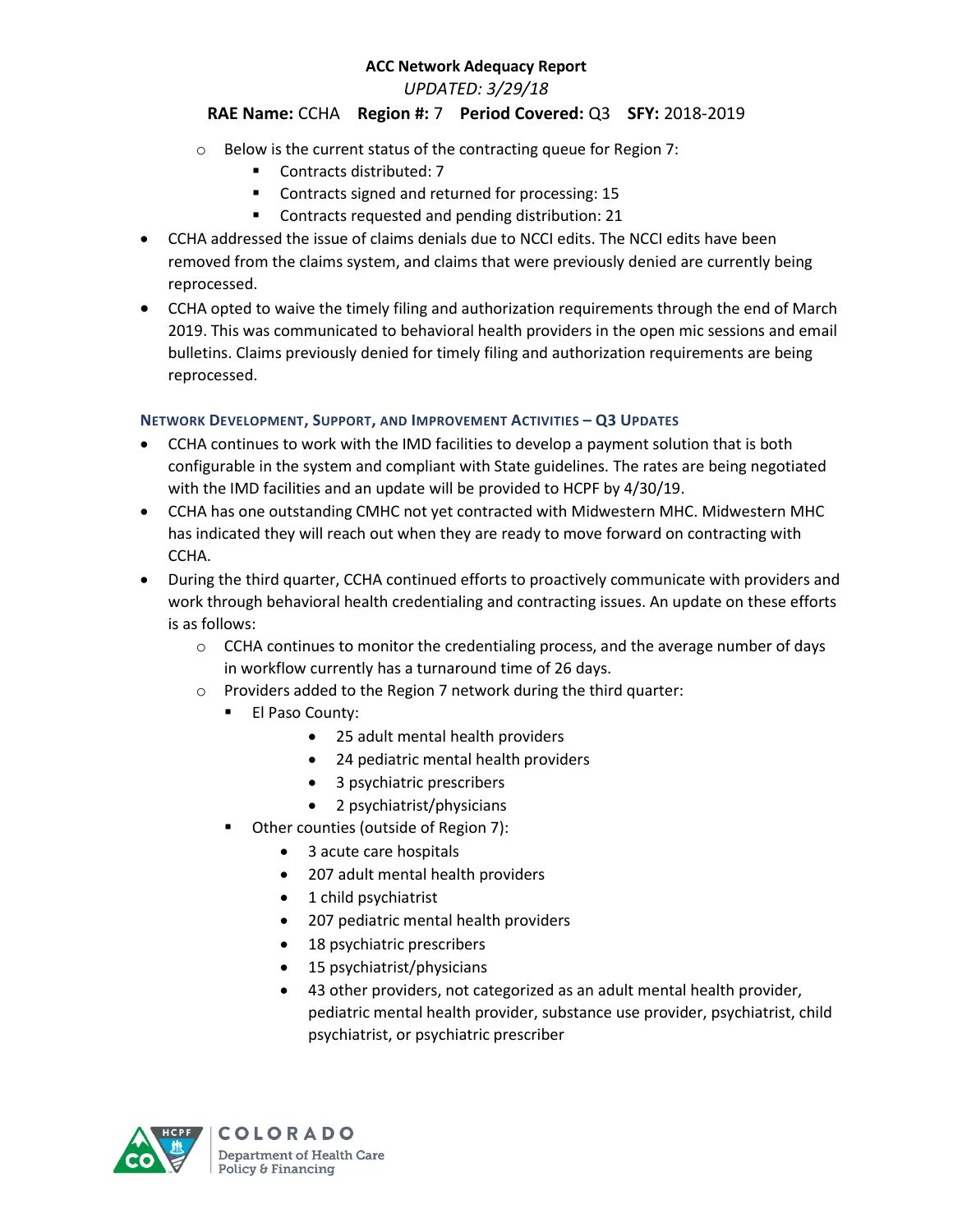*UPDATED: 3/29/18*

# **RAE Name:** CCHA **Region #:** 7 **Period Covered:** Q3 **SFY:** 2018-2019

- o Below is the current status of the contracting queue for Region 7:
	- Contracts distributed: 6
	- Contracts signed and returned for processing: 19
	- Contracts requested and pending distribution: 5

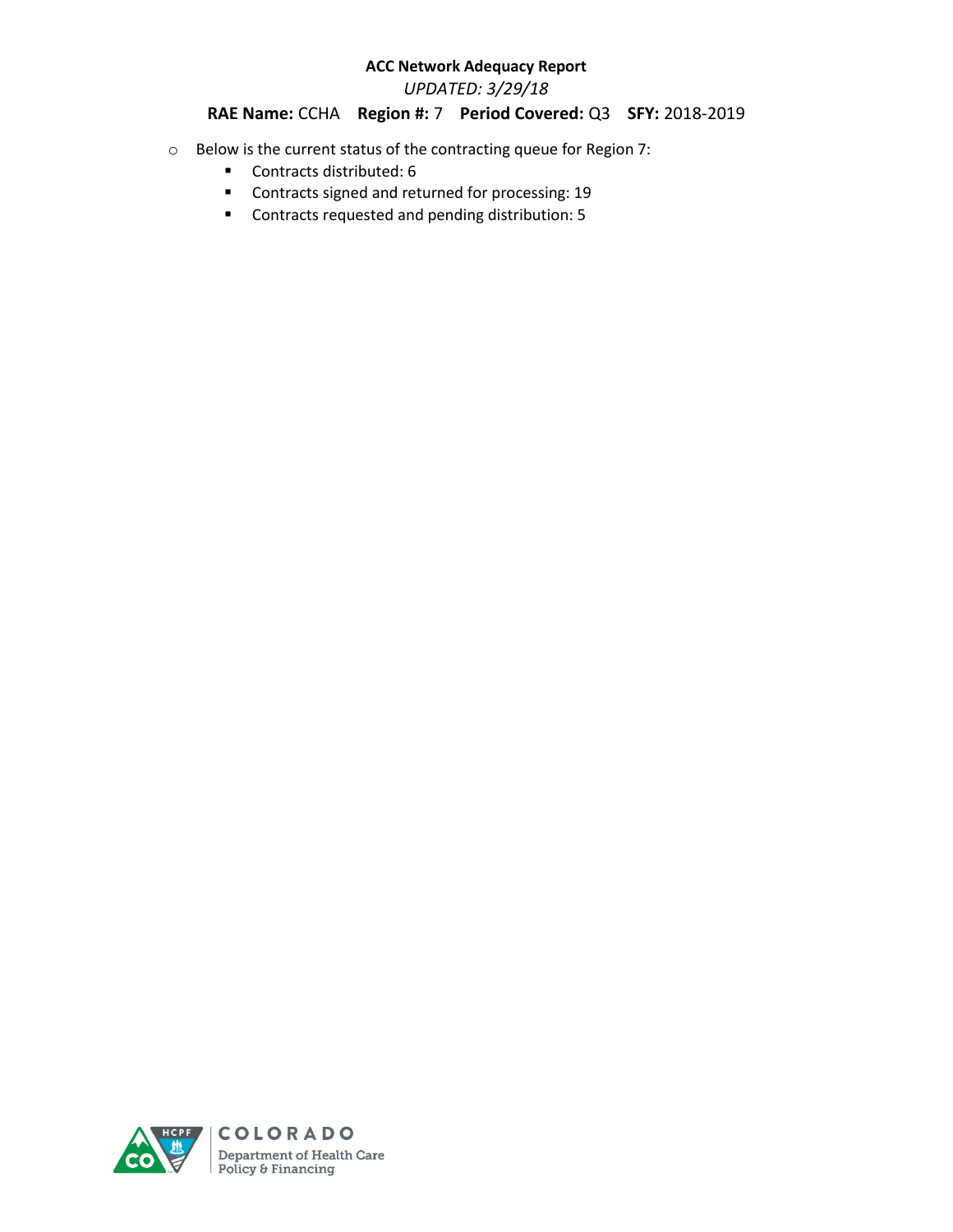*UPDATED: 3/29/18*

#### **RAE Name:** CCHA **Region #:** 7 **Period Covered:** Q3 **SFY:** 2018-2019

# **1. Please complete the tables for all of the providers in your network.**

NOTE: For the Physical Health Provider Type, please enter either: Adult Primary Care, Family Medicine, Pediatric Primary Care, OB/GYN, CMHC, or Other.

| PHYSICAL HEALTH                                             |         |                               |                                   |                            |                            |                                        |                                                   |                                 |  |
|-------------------------------------------------------------|---------|-------------------------------|-----------------------------------|----------------------------|----------------------------|----------------------------------------|---------------------------------------------------|---------------------------------|--|
| <b>Network</b><br>Provider<br>(Practice sites) <sup>3</sup> | County  | Provider Type <sup>4</sup>    | Number of<br><b>Practitioners</b> | <b>New</b><br>Provider     | Left the<br><b>Network</b> | <b>Accepting</b><br><b>New Clients</b> | <b>Provides after-</b><br>hours care <sup>5</sup> | <b>Single Case</b><br>Agreement |  |
|                                                             |         |                               |                                   | Please Check if applicable |                            |                                        |                                                   |                                 |  |
| 77                                                          | El Paso | All                           | 416                               | 6 sites                    | 1 site                     | 63 sites                               | 30 sites                                          | N/A                             |  |
| 72                                                          | El Paso | <b>Family Medicine</b>        | 379                               | $\overline{\phantom{a}}$   | $\overline{\phantom{a}}$   | 56 sites                               | 28 sites                                          | N/A                             |  |
| 66                                                          | El Paso | <b>Adult Primary Care</b>     | 357                               | $\overline{\phantom{a}}$   | $\overline{\phantom{a}}$   | 57 sites                               | 29 sites                                          | N/A                             |  |
| 75                                                          | El Paso | <b>Pediatric Primary Care</b> | 383                               | $\overline{\phantom{a}}$   | $\overline{\phantom{a}}$   | 62 sites                               | 29 sites                                          | N/A                             |  |
| 1                                                           | El Paso | OB/GYN                        | 3                                 | $\qquad \qquad -$          | $\overline{\phantom{a}}$   | 0 sites                                | 0 sites                                           | N/A                             |  |
| $\mathbf{1}$                                                | Park    | All                           | 3                                 | $\overline{\phantom{a}}$   | $\overline{\phantom{a}}$   | 1 site                                 | 0 sites                                           | N/A                             |  |
| 1                                                           | Park    | <b>Family Medicine</b>        | 3                                 | $\overline{\phantom{a}}$   | $\overline{\phantom{a}}$   | 1 site                                 | 0 sites                                           | N/A                             |  |
| $\mathbf{1}$                                                | Park    | <b>Adult Primary Care</b>     | $\overline{2}$                    | $\overline{\phantom{a}}$   | $\overline{\phantom{a}}$   | 1 site                                 | 0 sites                                           | N/A                             |  |
| 1                                                           | Park    | <b>Pediatric Primary Care</b> | $\overline{2}$                    | $\overline{\phantom{a}}$   | $\overline{\phantom{a}}$   | 1 site                                 | 0 sites                                           | N/A                             |  |
| 0                                                           | Park    | OB/GYN                        | 0                                 | $\overline{\phantom{a}}$   | $\overline{\phantom{a}}$   | 0 sites                                | 0 sites                                           | N/A                             |  |
| 6                                                           | Teller  | All                           | 16                                | 1 site                     | 1 site                     | 5 sites                                | 3 sites                                           | N/A                             |  |
| 6                                                           | Teller  | <b>Family Medicine</b>        | 16                                | $\overline{\phantom{a}}$   | $\overline{\phantom{a}}$   | 5 sites                                | 3 sites                                           | N/A                             |  |
| 6                                                           | Teller  | <b>Adult Primary Care</b>     | 14                                | $\overline{\phantom{a}}$   | $\overline{\phantom{a}}$   | 5 sites                                | 3 sites                                           | N/A                             |  |
| 6                                                           | Teller  | <b>Pediatric Primary Care</b> | 14                                | $\overline{\phantom{a}}$   | $\overline{\phantom{a}}$   | 5 sites                                | 3 sites                                           | N/A                             |  |
| 0                                                           | Teller  | OB/GYN                        | 0                                 |                            |                            | 0 sites                                | 0 site                                            | N/A                             |  |

<sup>5</sup> Data for after-hours care reflects all providers offering weekend appointments and weekday appointments outside the hours of 8:00am to 5:00pm.



 $\overline{\phantom{a}}$ 

<sup>&</sup>lt;sup>3</sup> Categories are not mutually exclusive. For example, a clinic may be counted in Family Medicine, Adult Primary Care, and Pediatric Care.

<sup>&</sup>lt;sup>4</sup> Totals for each provider type are not necessarily unique. For example, a single rendering provider is included in both the adult and pediatric practitioner totals if services are open to both demographics. Additionally, primary care provider information is inclusive of both voluntary and contractually required information. As such, the following information is likely underreported: providers' secondary and tertiary specialty types, particularly for OB/GYN specialists; the number of individual providers accepting new Medicaid members, as this is primarily managed at the practice level.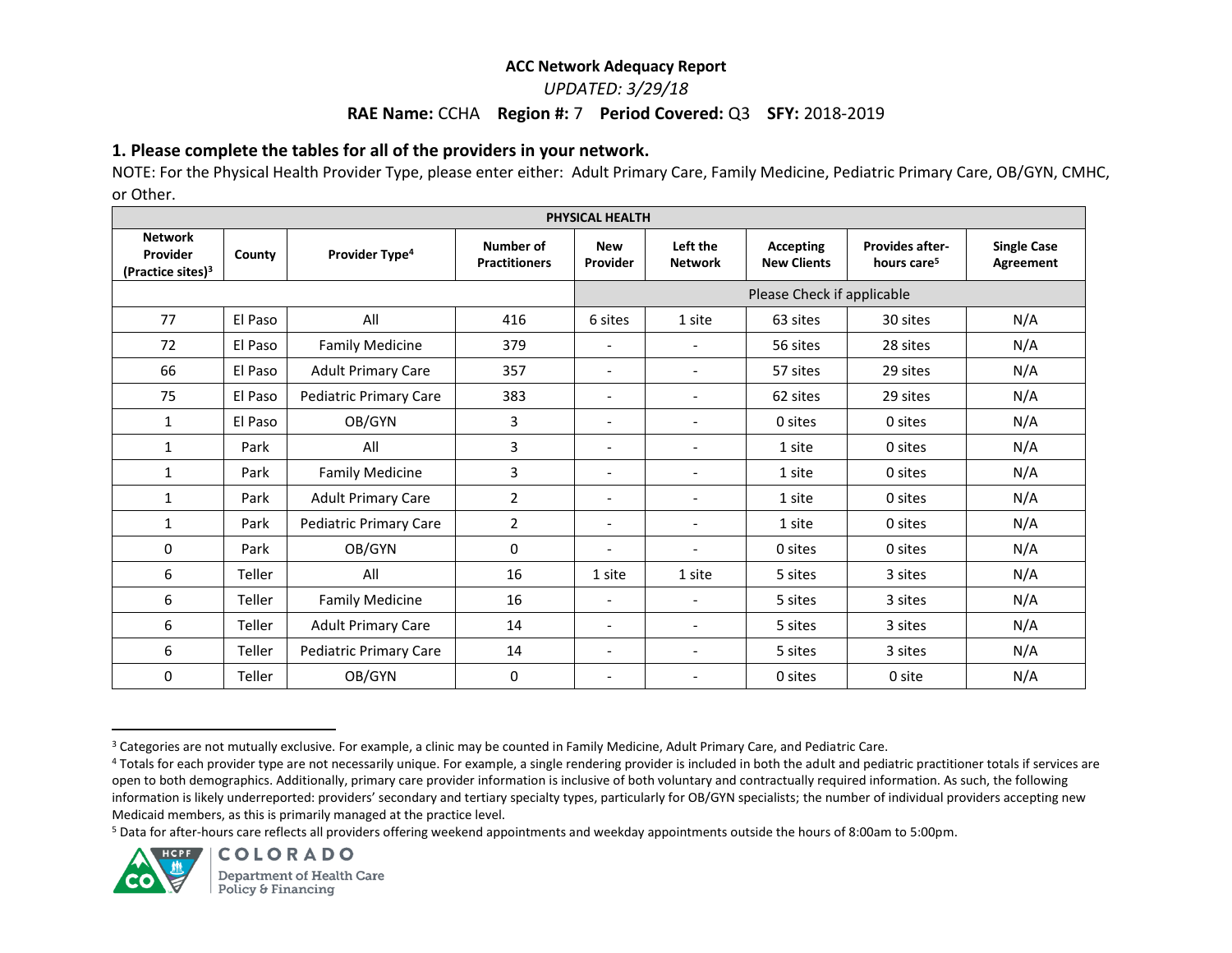## *UPDATED: 3/29/18*

## **RAE Name:** CCHA **Region #:** 7 **Period Covered:** Q3 **SFY:** 2018-2019

NOTE: For the Behavioral Health Provider Types, please enter either: Adult Mental Health Provider, Pediatric Mental Health Provider, Substance Use Provider, Psychiatrist, Child Psychiatrist, Psychiatric Prescriber, or Other.

| <b>BEHAVIORAL HEALTH</b>                                    |                     |                                |                                                                                                           |                            |                            |                                           |                                         |                                 |                                             |  |
|-------------------------------------------------------------|---------------------|--------------------------------|-----------------------------------------------------------------------------------------------------------|----------------------------|----------------------------|-------------------------------------------|-----------------------------------------|---------------------------------|---------------------------------------------|--|
| <b>Network</b><br>Provider<br>(Practice sites) <sup>6</sup> | County <sup>7</sup> | <b>Provider Type</b>           | The Number of<br><b>Licensed Behavioral</b><br><b>Health Practitioners</b><br>and Clinicians <sup>8</sup> | <b>New</b><br>Provider     | Left the<br><b>Network</b> | Accepting<br><b>New</b><br><b>Clients</b> | <b>Provides</b><br>after-<br>hours care | <b>Single Case</b><br>Agreement | Located<br>in PCMP<br>Practice <sup>9</sup> |  |
|                                                             |                     |                                |                                                                                                           | Please Check if applicable |                            |                                           |                                         |                                 |                                             |  |
| 3                                                           | EL PASO             | <b>Acute Care Hospitals</b>    | 3                                                                                                         | 0                          | 0                          | 3                                         | 3                                       | 0                               | 0                                           |  |
| 272                                                         | EL PASO             | <b>Adult Mental Health</b>     | 473                                                                                                       | 25                         | 3                          | 472                                       | 183                                     | 0                               | 35                                          |  |
| 6                                                           | EL PASO             | Child Psychiatrist             | 3                                                                                                         | $\Omega$                   | 0                          | 3                                         | 0                                       | 0                               | 0                                           |  |
| 272                                                         | <b>EL PASO</b>      | <b>Pediatric Mental Health</b> | 472                                                                                                       | 24                         | 3                          | 471                                       | 182                                     | 0                               | 35                                          |  |
| 26                                                          | EL PASO             | Psychiatric Prescriber         | 46                                                                                                        | 3                          | 0                          | 46                                        | 9                                       | 0                               | 3                                           |  |
| 21                                                          | EL PASO             | Psychiatrist/Physician         | 27                                                                                                        | $\overline{2}$             | 0                          | 27                                        | 5                                       | $\Omega$                        | 2                                           |  |
| 12                                                          | <b>EL PASO</b>      | Substance Use Disorder         | 9                                                                                                         | 0                          | 0                          | 9                                         | 4                                       | 0                               | 0                                           |  |
| 19                                                          | EL PASO             | Other                          | 40                                                                                                        | $\Omega$                   | $\Omega$                   | 40                                        | -1                                      | $\Omega$                        | $\overline{2}$                              |  |
| 6                                                           | <b>PARK</b>         | <b>Adult Mental Health</b>     | 8                                                                                                         | $\Omega$                   | 0                          | 8                                         | 3                                       | 0                               | 0                                           |  |
| 6                                                           | <b>PARK</b>         | Pediatric Mental Health        | 8                                                                                                         | 0                          | 0                          | 8                                         | 3                                       | 0                               | 0                                           |  |

<sup>9</sup> Number of practice sites located in PCMP practice reflects the number of unique addresses among licensed clinicians that had an exact match with the address of a PCMP location in Region 7. This is not necessarily an indication that the behavioral health provider is integrated in the PCMP practice. Since PCMP sites and behavioral health practices can operate as separate entities at a single physical location, the number of behavioral health clinicians located in a PCMP practice is not representative of integrated physical/behavioral health providers.



 $\overline{a}$ 

 $6$  Number of practice sites reflects unique addresses among licensed clinicians. A practice site was considered unique if any part of a complete address was unique, including any variation in abbreviations and suite numbers.

<sup>7</sup> "Other" County includes all counties outside of Region 7.

<sup>&</sup>lt;sup>8</sup> In order for CCHA to report on the number of licensed behavioral health providers in accordance with the Behavioral Health Provider Type categories indicated in this report, CCHA created a manual crosswalk. CCHA continues to refine the methodology by which behavioral health provider specialties correlate to the specified provider types in this report.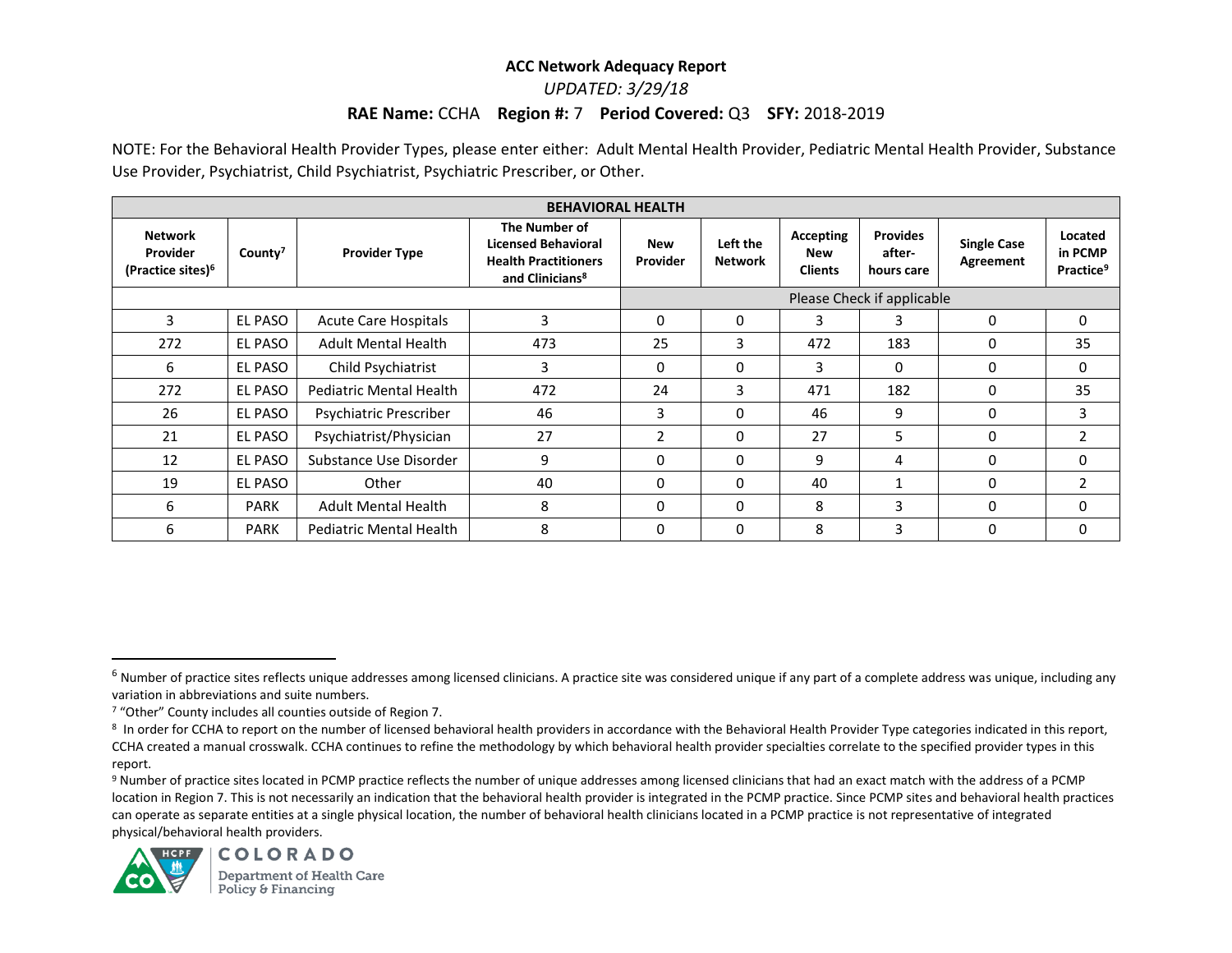# *UPDATED: 3/29/18*

# **RAE Name:** CCHA **Region #:** 7 **Period Covered:** Q3 **SFY:** 2018-2019

| <b>BEHAVIORAL HEALTH continued</b>                    |               |                                |                                                                                                            |                               |                            |                                                  |                                                   |                                 |                                                     |  |
|-------------------------------------------------------|---------------|--------------------------------|------------------------------------------------------------------------------------------------------------|-------------------------------|----------------------------|--------------------------------------------------|---------------------------------------------------|---------------------------------|-----------------------------------------------------|--|
| Network<br>Provider<br>(Practice sites) <sup>10</sup> | County        | <b>Provider Type</b>           | The Number of<br><b>Licensed Behavioral</b><br><b>Health Practitioners</b><br>and Clinicians <sup>11</sup> | <b>New</b><br><b>Provider</b> | Left the<br><b>Network</b> | <b>Accepting</b><br><b>New</b><br><b>Clients</b> | <b>Provides</b><br>after-<br><b>hours</b><br>care | <b>Single Case</b><br>Agreement | Located in<br><b>PCMP</b><br>Practice <sup>12</sup> |  |
|                                                       |               |                                |                                                                                                            | Please Check if applicable    |                            |                                                  |                                                   |                                 |                                                     |  |
| 12                                                    | <b>TELLER</b> | <b>Adult Mental Health</b>     | 14                                                                                                         | 0                             | 0                          | 14                                               | 7                                                 | 0                               | 3                                                   |  |
| 1                                                     | <b>TELLER</b> | Child Psychiatrist             | 1                                                                                                          | $\mathbf{0}$                  | 0                          | 1                                                | 0                                                 | 0                               | 0                                                   |  |
| 12                                                    | <b>TELLER</b> | Pediatric Mental Health        | 14                                                                                                         | 0                             | 0                          | 14                                               | 7                                                 | 0                               | 3                                                   |  |
| $\mathbf{1}$                                          | <b>TELLER</b> | Psychiatric Prescriber         | $\mathbf{1}$                                                                                               | 0                             | 0                          | $\mathbf{1}$                                     | 0                                                 | 0                               | 0                                                   |  |
| $\mathbf{1}$                                          | <b>TELLER</b> | Psychiatrist/Physician         |                                                                                                            | 0                             | 0                          | 1                                                | 0                                                 | 0                               | 0                                                   |  |
| 9                                                     | Other         | <b>Acute Care Hospitals</b>    |                                                                                                            | 3                             | 0                          | 7                                                | 6                                                 | 0                               | 0                                                   |  |
| 703                                                   | Other         | <b>Adult Mental Health</b>     | 1,468                                                                                                      | 207                           | 0                          | 1,334                                            | 517                                               | 0                               | $\Omega$                                            |  |
| 1                                                     | Other         | Child Psychiatrist             | 1                                                                                                          |                               | 0                          | $\Omega$                                         | 0                                                 | 0                               | 0                                                   |  |
| 702                                                   | Other         | <b>Pediatric Mental Health</b> | 1,361                                                                                                      | 207                           | 0                          | 1,227                                            | 517                                               | 0                               | 0                                                   |  |
| 61                                                    | Other         | Psychiatric Prescriber         | 94                                                                                                         | 18                            | 0                          | 79                                               | 13                                                | 0                               | 0                                                   |  |
| 39                                                    | Other         | Psychiatrist/Physician         | 59                                                                                                         | 15                            | 0                          | 46                                               | 5.                                                | $\Omega$                        | 0                                                   |  |
| 49                                                    | Other         | Substance Use Disorder         | 24                                                                                                         | 0                             | 0                          | 24                                               | 11                                                | 0                               | 0                                                   |  |

<sup>12</sup> Number of practice sites located in PCMP practice reflects the number of unique addresses among licensed clinicians that had an exact match with the address of a PCMP location in Region 7. Clinicians affiliated with more than one PCMP location may be included in the totals. Totals for each provider type are not necessarily unique if a clinician provides both adult and pediatric mental health services and/or if the clinician renders services in more than one PCMP location.



 $\overline{\phantom{a}}$ 

<sup>&</sup>lt;sup>10</sup> Number of practice sites reflects unique addresses among licensed clinicians. A practice site was considered unique if any part of a complete address was unique, including any variation in abbreviations and suite numbers.

<sup>11</sup> In order for CCHA to report on the number of licensed behavioral health providers in accordance with the Behavioral Health Provider Type categories indicated in this report, CCHA created a manual crosswalk. CCHA continues to refine the methodology by which behavioral health provider specialties correlate to the specified provider types in this report.